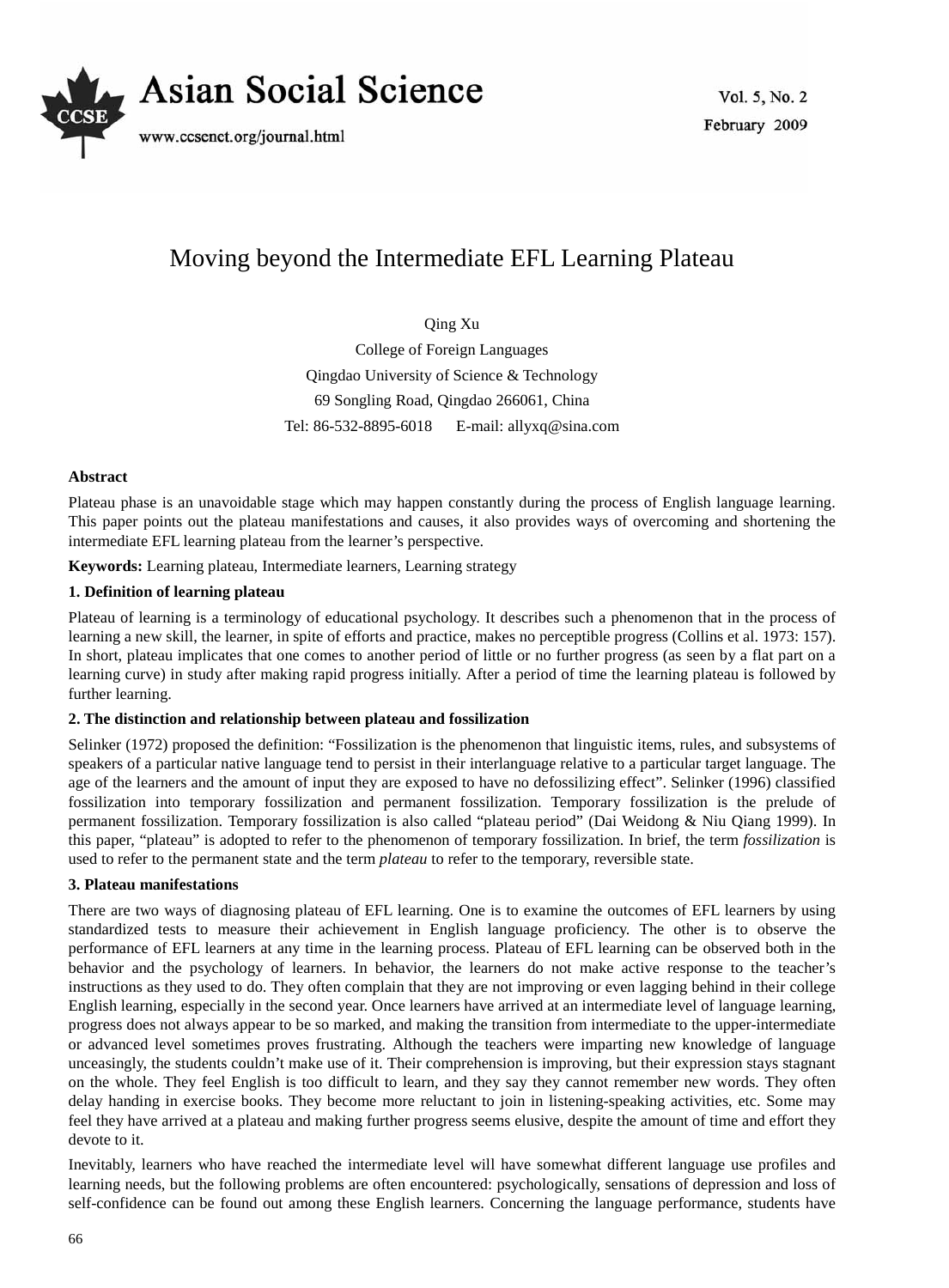the feelings of stagnation and they are having difficulty in pronunciation, writing, speaking, grammar, vocabulary and understanding. The details are listed as follows:

*3.1 There is a gap between receptive and productive competence* 

Learners may have made considerable progress in listening comprehension and reading, but still feel inadequate when it comes to speaking skills.

*3.2 Fluency may have progressed at the expense of complexity* 

Learners may make primary use of lower-level grammar, as well as vocabulary and communication strategies to express their meaning and may not have acquired more sophisticated language patterns and usage characteristics of more advanced second-language users.

#### *3. 3 Learners have a limited vocabulary range*

Vocabulary development has not progressed sufficiently. Learners tend to overuse lower-level vocabulary and fail to acquire more advanced vocabulary and usage.

#### *3.4 Language production may be adequate but often lacks the characteristics of natural speech*

Learners' English may be fluent and grammatical but sounds too formal or too bookish.

#### *3.5 There are persistent, fossilized language errors*

Errors that are typical of lower-level learners reappear in certain circumstances despite the amount of time and effort devoted to correcting them.

#### **4. The causes of the plateau phenomenon**

Language learning seldom moves ahead at an even pace. Learners face spurts and slow-downs in their perceived progress. Intermediate students often feel they are stuck and are not making significant progress. This is partly because, in the early stages of learning, they can see a clear course ahead and can mark off the hurdles as they successfully tackle them. By intermediate stage, a lot of the learning process involves consolidation and extension of existing knowledge so it is harder to see what has to be achieved and to recognize when the achievement has been successful. Teachers should explain the typical learning curve for language acquisition. On the learning curve, big improvements come very quickly; then the rate of improvement slows right down to almost nothing (Rowntree, 1981: 153). In another word, at first it is steep but then levels out.

We can analyze the causes of the plateau phenomenon from different points of view. There are both external and internal factors which intervene English learning, some internal factors, such as interest, time and learning strategy play an important role in the formulation of learning plateau; while some external factors, such as teaching approaches, input and learning environment also figure a lot in the process.

## **5. Overcoming the plateau phase phenomenon**

In fact, any theories and approaches to foreign language teaching, any foreign language pedagogical curriculum and syllabus, any teaching materials and strategies, no matter how marvelous they may sound, make no sense without the learner's active participation and appropriate learning strategies. Here I would like to discuss two categories of factors that the EFL learner has to consider in order to overcome plateau of learning or to prevent it from occurrence. They are personality factors and learning strategies.

## *5.1 Personality factors*

It is generally accepted that there are certain personality characteristics which are helpful or detrimental to successful language learning. For example, outgoing students with histrionic talents tend to be more successful language learners than students who are more inhibited or introverted. Classroom observation generally gives support to this assumption. In recent years, quite a number of systematic investigations have also found positive evidence (Brown, 1980; Mcdonough, 1981; Littlewood, 1984).

Foreign language learning demands flexibility and openness to new language norms and norms of social behavior. So a learner who is ready to accept new norms from different cultural community is positively correlated with the integrative motivation and successful language learning. Good language learners are not necessarily those to whom a language comes very easily, but they have persevered, have overcome frustration, and have, after many trials and errors, achieved a satisfactory level of language proficiency (Naiman et al, 1978). One group of personality variables distinguishes successful task orientation, ego-involvement, need fulfillment, goal orientation, perseverance and risk-taking tendency (Stern, 1983).

When an EFL learner is on plateau of learning, the affective factors become more obvious. The learner becomes sensitive and easily gets to be embarrassed when communicating with others. The teacher, in this case, should pay special attention to maintaining the learner's motivation for further learning. And the learner should review his own